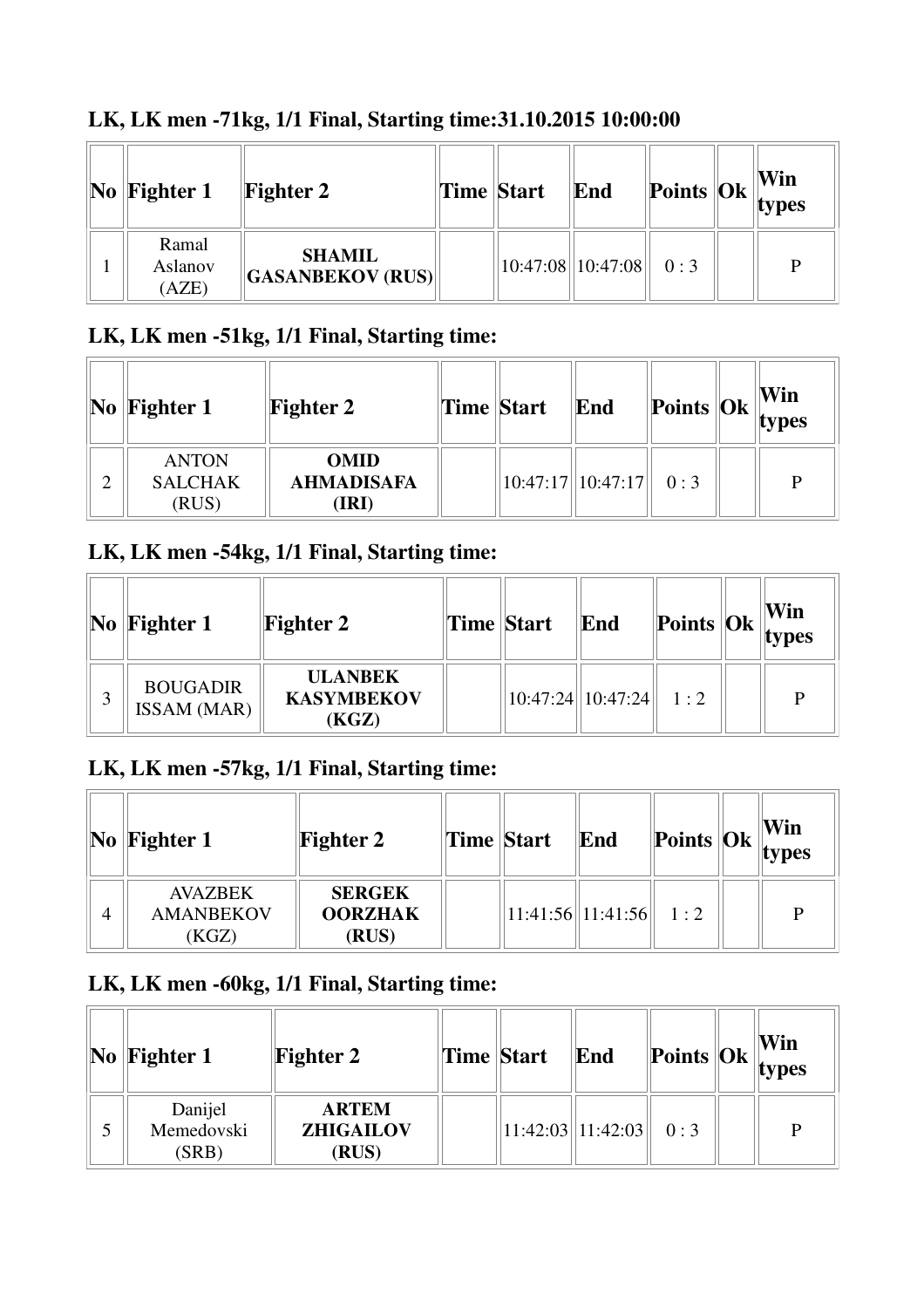# **LK, LK men -67kg, 1/1 Final, Starting time:**

|   | $\bf{No}$   Fighter 1  | <b>Fighter 2</b>                        | <b>Time Start</b> | End                           |  | Win<br>$\  \textbf{Points} \  \textbf{Ok} \ _{\textbf{types}}$ |
|---|------------------------|-----------------------------------------|-------------------|-------------------------------|--|----------------------------------------------------------------|
| O | Gabor Gorbics<br>(HUN) | <b>ANDREI</b><br><b>KHAMIONAK (BLR)</b> |                   | $12:19:08$   12:19:08   1 : 2 |  |                                                                |

### **LK, LK men -75kg, 1/1 Final, Starting time:**

| $\vert\mathbf{No}\vert\mathbf{Figure 1}$ | <b>Fighter 2</b>                                   | Time Start | End                   | $\left\Vert \text{Points} \right\Vert_{\text{types}}^{\text{VIII}}$ | Win        |
|------------------------------------------|----------------------------------------------------|------------|-----------------------|---------------------------------------------------------------------|------------|
| Aleksandar                               | <b>ALEKSANDR</b><br>Menkovic (SRB)  ZAKHAROV (RUS) |            | $12:19:41$   12:19:41 |                                                                     | <b>RSC</b> |

## **LK, LK men -81kg, 1/1 Final, Starting time:**

|   | $\vert\mathbf{No}\vert\mathbf{Figure 1}$  | <b>Fighter 2</b>       | <b>Time</b> Start | End                            |  | Win<br>$\left\Vert \mathbf{Points} \right\Vert \mathbf{Ok} \left\Vert _{\mathbf{types}} \right\Vert$ |
|---|-------------------------------------------|------------------------|-------------------|--------------------------------|--|------------------------------------------------------------------------------------------------------|
| 8 | <b>ALEKSANDR</b><br><b>DROBININ (RUS)</b> | Yurii Zubchuk<br>(UKR) |                   | $\ 12:43:40\ 12:43:40\ $ 2 : 1 |  | D                                                                                                    |

### **LK, LK men -86kg, 1/1 Final, Starting time:**

|   | $\vert$ No $\vert$ Fighter 1 | <b>Fighter 2</b>                        | <b>Time Start</b> | End                | $\left\Vert \text{Points} \right\Vert \text{Ok} \left\Vert \text{max} \right\Vert$ | Win<br>types |
|---|------------------------------|-----------------------------------------|-------------------|--------------------|------------------------------------------------------------------------------------|--------------|
| Q | Andi Djurdjevic<br>(SRB)     | <b>ANDREI</b><br><b>CHEKHONIN (RUS)</b> |                   | 12:19:57  12:19:57 |                                                                                    | W.O.         |

### **LK, LK men -91kg, 1/1 Final, Starting time:**

|    | $\bf{No}$ Fighter 1              | <b>Fighter 2</b>                         | <b>Time Start</b> | End                   |     | Win<br>$\left\Vert \mathbf{Points}\right\Vert \mathbf{Ok}\left\Vert \mathbf{types}\right\Vert$ |
|----|----------------------------------|------------------------------------------|-------------------|-----------------------|-----|------------------------------------------------------------------------------------------------|
| 10 | <b>ANTONIO</b><br>PLAZIBAT (CRO) | <b>BASIR</b><br><b>ABAKAROV</b><br>(RUS) |                   | $12:43:48$   12:43:48 | 0:3 | D                                                                                              |

#### **LK, LK women -48kg, 1/1 Final, Starting time:**

|  | $\vert$ No $\vert$ Fighter 1 | <b>Fighter 2</b> | Time Start |  | End | $\left\Vert \mathbf{Points}\right\Vert \mathbf{Ok}\left\Vert \mathbf{R}\right\Vert$ |  | Win<br>types |  |
|--|------------------------------|------------------|------------|--|-----|-------------------------------------------------------------------------------------|--|--------------|--|
|--|------------------------------|------------------|------------|--|-----|-------------------------------------------------------------------------------------|--|--------------|--|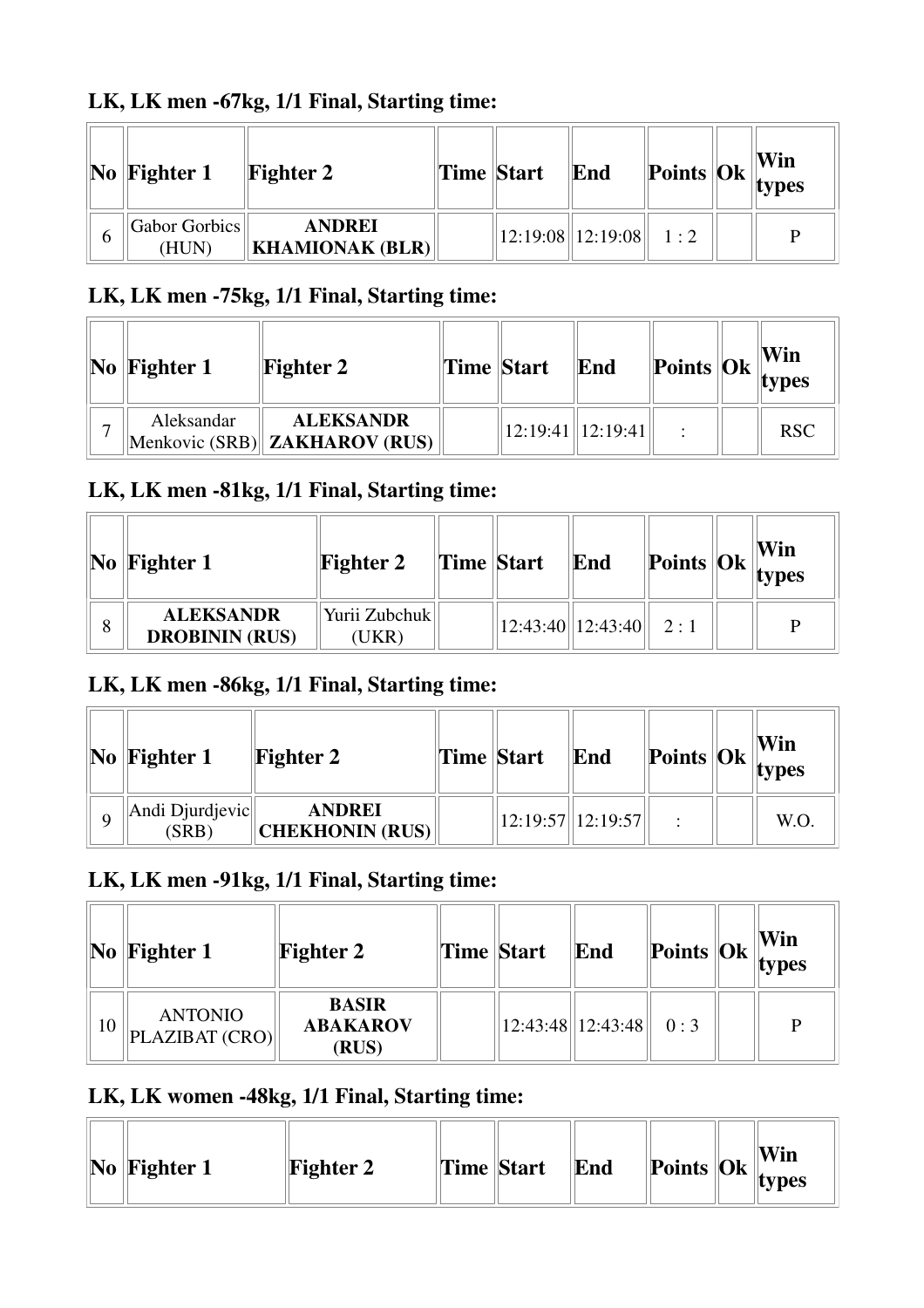| TT. | VALENTINA<br>CABRAS (ITA) | <b>DIANA</b><br><b>DOKTUGU</b><br>(RUS) |  |  | 14:55:42  14:55:42 |  |  |  |
|-----|---------------------------|-----------------------------------------|--|--|--------------------|--|--|--|
|-----|---------------------------|-----------------------------------------|--|--|--------------------|--|--|--|

#### **LK, LK women -52kg, 1/1 Final, Starting time:**

|    | $\vert$ No $\vert$ Fighter 1 | <b>Fighter 2</b>      | Time Start | End                     |  | <b>Points Ok Win types</b> |
|----|------------------------------|-----------------------|------------|-------------------------|--|----------------------------|
| 12 | Maria Singh<br>(FIN          | Saida Bukvic<br>(SRB) |            | 14:55:48  14:55:48  0:3 |  | D                          |

#### **LK, LK women -56kg, 1/1 Final, Starting time:**

|    | $\bf{No}$ Fighter 1 | <b>Fighter 2</b>       | Time Start | End                                                                            |  | Win<br>$\blacksquare$  Points  Ok   vers |
|----|---------------------|------------------------|------------|--------------------------------------------------------------------------------|--|------------------------------------------|
| 13 | Ajla Lukac<br>(SRB) | IWONA NIERODA<br>(POL) |            | $\begin{array}{ c c c c c c c c } \hline 15:06:38 & 0:3 \\ \hline \end{array}$ |  | D                                        |

#### **LK, LK women -60kg, 1/1 Final, Starting time:**

|    | $\vert\mathbf{No}\vert\mathbf{Figure 1}$ | <b>Fighter 2</b>                              | Time Start | End                           |  | Win<br>$\ $ Points $\ $ Ok $\ $ types |
|----|------------------------------------------|-----------------------------------------------|------------|-------------------------------|--|---------------------------------------|
| 14 | <b>CIGDEM</b>                            | <b>MARTA</b><br>KIRVAC (TUR)   WALICZEK (POL) |            | $15:36:12$   15:36:12   0 : 3 |  |                                       |

#### **LK, LK women -65kg, 1/1 Final, Starting time:**

|    | $\vert\mathbf{No}\vert\mathbf{Figure 1}$ | <b>Fighter 2</b>        | Time Start | End                           |  | Win<br><b>Example 1</b>   <b>Points</b> $\left \n\begin{array}{ccc}\n\textbf{Ok} \\ \textbf{types}\n\end{array}\n\right $ |
|----|------------------------------------------|-------------------------|------------|-------------------------------|--|---------------------------------------------------------------------------------------------------------------------------|
| 15 | <b>BEL HABIB</b><br><b>OUMAYMA (MAR)</b> | Dijana Dabetic<br>(SRB) |            | $15:36:30$   15:36:30   0 : 3 |  |                                                                                                                           |

# **LK, LK women -70kg, 1/1 Final, Starting time:**

|    | $\vert$ No $\vert$ Fighter 1            | <b>Fighter 2</b>     | Time Start | End                           | Points $\begin{bmatrix} 0k \\ \text{types} \end{bmatrix}$ | Win |
|----|-----------------------------------------|----------------------|------------|-------------------------------|-----------------------------------------------------------|-----|
| 16 | <b>IRINA</b><br><b>ESENKULOVA (RUS)</b> | NIVES RADIC<br>(CRO) |            | $15:41:42$   15:41:42   0 : 3 |                                                           |     |